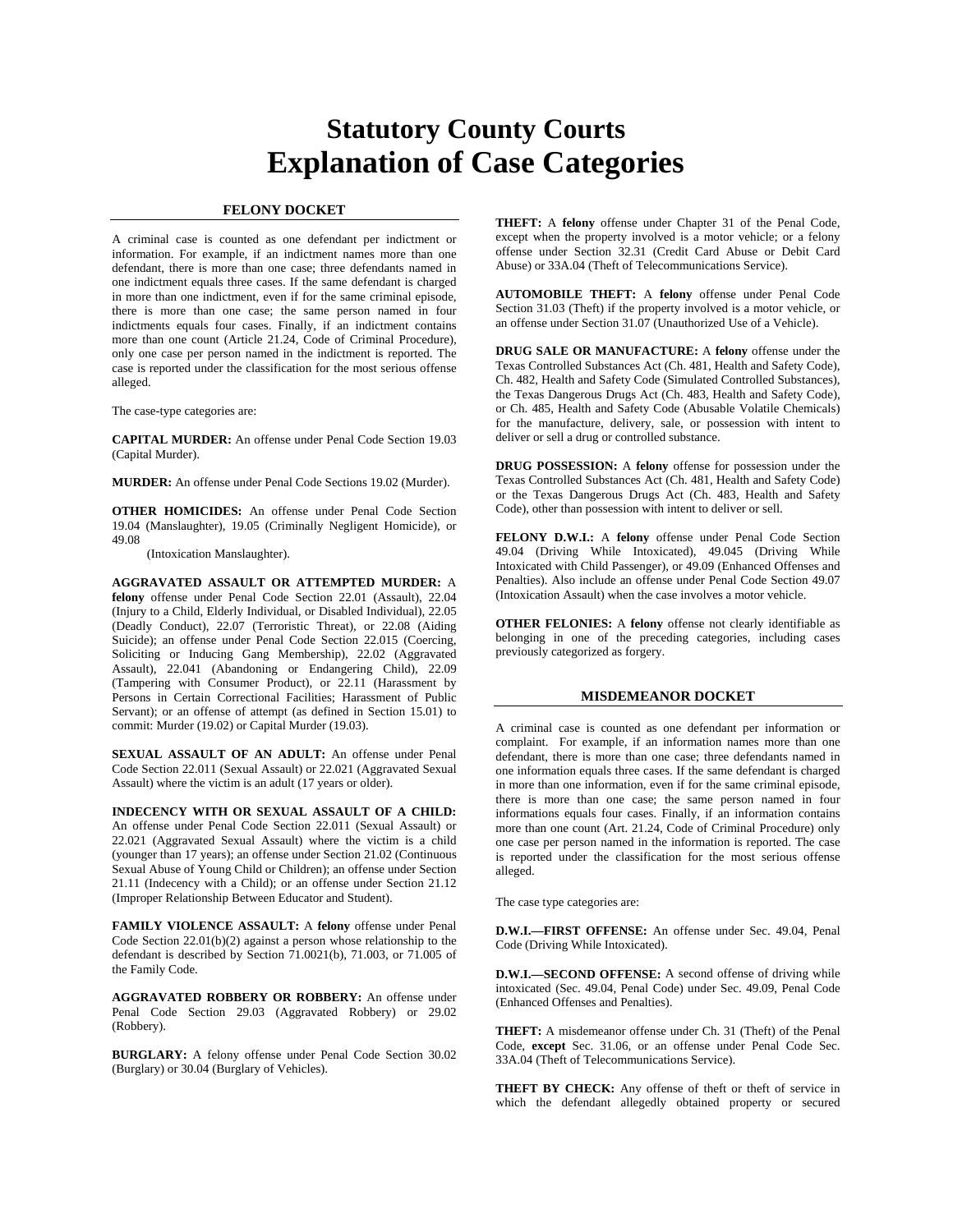performance of service by issuing or passing a check or similar sight order for the payment of money, when the issuer did not have sufficient funds in or on deposit with the bank or other drawee for the payment in full of the check or order as well as all other checks or orders then outstanding (Sec. 31.06, Penal Code). Also included are appeals of cases brought under Sec. 32.41, Penal Code (Issuance of Bad Checks).

**DRUG POSSESSION—MARIJUANA:** A misdemeanor offense under Sec. 481.120 (Delivery of Marihuana), Sec. 481.121 (Possession of Marihuana) or Sec. 481.134(f) (Drug Free Zones), Health and Safety Code.

**DRUG POSSESSION—OTHER:** Any other misdemeanor offense for possession, manufacture, delivery, sale, or possession with intent to deliver or sell a drug or controlled substance under the Texas Controlled Substances Act (Ch. 481, Health and Safety Code), the Texas Dangerous Drug Act (Ch. 483, Health and Safety Code), or Ch. 485 (Abusable Volatile Chemicals), Health and Safety Code.

**FAMILY VIOLENCE ASSAULT:** A misdemeanor offense under Penal Code Sec.  $22.01(a)(1)$  against a person whose relationship to the defendant is described by Sec. 71.0021(b), 71.003, or 71.005 of the Family Code.

**ASSAULT—OTHER:** Any other **misdemeanor** offense under Ch. 22 of the Penal Code.

**TRAFFIC:** Violations of the provisions of Title 7, Transportation Code and related statutes, **except** D.W.I. Sec. 49.04 (or Sec. 49.09 for a subsequent offense), Penal Code, and Sec. 521.457, Transportation Code (Driving While License Invalid).

**D.W.L.S./D.W.L.I.:** An offense under Sec. 521.457, Transportation Code (Driving While License Invalid).

**OTHER MISDEMEANOR CASES:** A misdemeanor not clearly identifiable as belonging in one of the preceding categories.

### **CIVIL DOCKET**

A civil case, unlike a criminal case, does not depend on the number of persons involved. Instead, each separate suit, normally commenced by the filing of the plaintiff's original petition, defines an individual civil case.

The case-type categories are:

**INJURY OR DAMAGE—MOTOR VEHICLE:** All cases for damages associated in any way with a motor vehicle (automobile, truck, motorcycle, etc.), with or without accompanying personal injury. Examples include personal injury, property damage, and wrongful death cases that involve motor vehicles.

**INJURY OR DAMAGE—MEDICAL MALPRACTICE:** Cases that allege misconduct or negligence by a person or entity in the medical profession (doctors, nurses, physician assistants, dentists, etc. and their firms: hospitals, nursing homes, etc.) acting in a professional capacity, thereby causing physical or financial harm.

**INJURY OR DAMAGE—OTHER PROFESSIONAL MALPRACTICE:** Cases that allege misconduct or negligence by a person or entity not in the medical profession (lawyers, accountants, architects, etc. and their firms) acting in a professional capacity, thereby causing physical or financial harm.

**INJURY OR DAMAGE—PRODUCT LIABILITY— ASBESTOS/SILICA:** Cases involving the alleged responsibility of the manufacturer or seller for an injury caused to a person or

property by exposure to, or ingestion of, asbestos or silica or an alleged breach of duty to provide suitable instructions to prevent injury.

**INJURY OR DAMAGE—OTHER PRODUCT LIABILITY:** All other cases, not involving asbestos or silica, involving the alleged responsibility of the manufacturer or seller of an article for an injury caused to a person or property by a defect in, or the condition of, the article sold or an alleged breach of duty to provide suitable instructions to prevent injury.

**OTHER INJURY OR DAMAGE:** All other cases not falling into categories 1 through 5 above alleging an injury or wrong committed against a person, their reputation, or their property by a party who either did something that he was obligated not to do or failed to do something that he was obligated to do. Examples include damages on premises, "slip-and-fall" cases, construction damages, assault, battery, animal attack, vandalism, slander/libel/defamation, malicious prosecution, and false imprisonment.

**REAL PROPERTY—EMINENT DOMAIN:** Suits by a unit of government or a corporation with the power of eminent domain for the taking of private land for public use; or cases in which a property owner challenges the amount of remuneration offered by the government for the taking of a parcel of land.

**OTHER REAL PROPERTY:** All other cases involving real property. Examples include disputes over the ownership, use, boundaries, or value of real property, including trespass to try title.

**CONTRACT—CONSUMER/COMMERCIAL/DEBT:** Cases involving a buyer of goods or services bringing a suit against the seller for failure either to deliver said goods or services or to honor a warranty as promised in an expressed or implied contract. Also, cases involving a seller of goods or services bringing a suit against a buyer for failure to pay for said goods or services as promised in an expressed or implied contract (debt collection). Examples include agreements, breach of contract, contracts, fraud, notes, sworn accounts, debts, and assignment of creditors.

**OTHER CONTRACT:** All other cases involving a dispute over an agreement, express or implied, between two parties. Examples include employment cases (including discrimination, retaliation, termination, and other employment cases), landlord/tenant disputes, mortgage foreclosures, home owners' association disputes, etc.

**CIVIL CASES RELATING TO CRIMINAL MATTERS:** All civil cases associated with criminal matters, including bond forfeiture, expunction, nondisclosure, occupational license, seizure and forfeiture, extradition, contempt (in criminal cases only), and writ of habeas corpus (in criminal cases only) cases. Include petitions for relief from a firearms disability related to criminal cases (Section 574.088, Health and Safety Code).

**OTHER CIVIL CASES:** All non-tax civil cases not clearly identifiable as belonging in one of the preceding categories. Include occupational license cases in civil and family matters and cases appealing the finding of a lower court, department, or administrative agency (e.g., workers' compensation, business dissolution, liquor license appeal, etc.).

**TAX CASES:** Suits brought by governmental taxing entities against an individual or business for the collection of taxes.

## **FAMILY LAW DOCKET**

A family law case is counted and reported when: 1) an original petition is filed (no matter how many parties or children are involved); 2) a show cause motion, motion to modify, or similar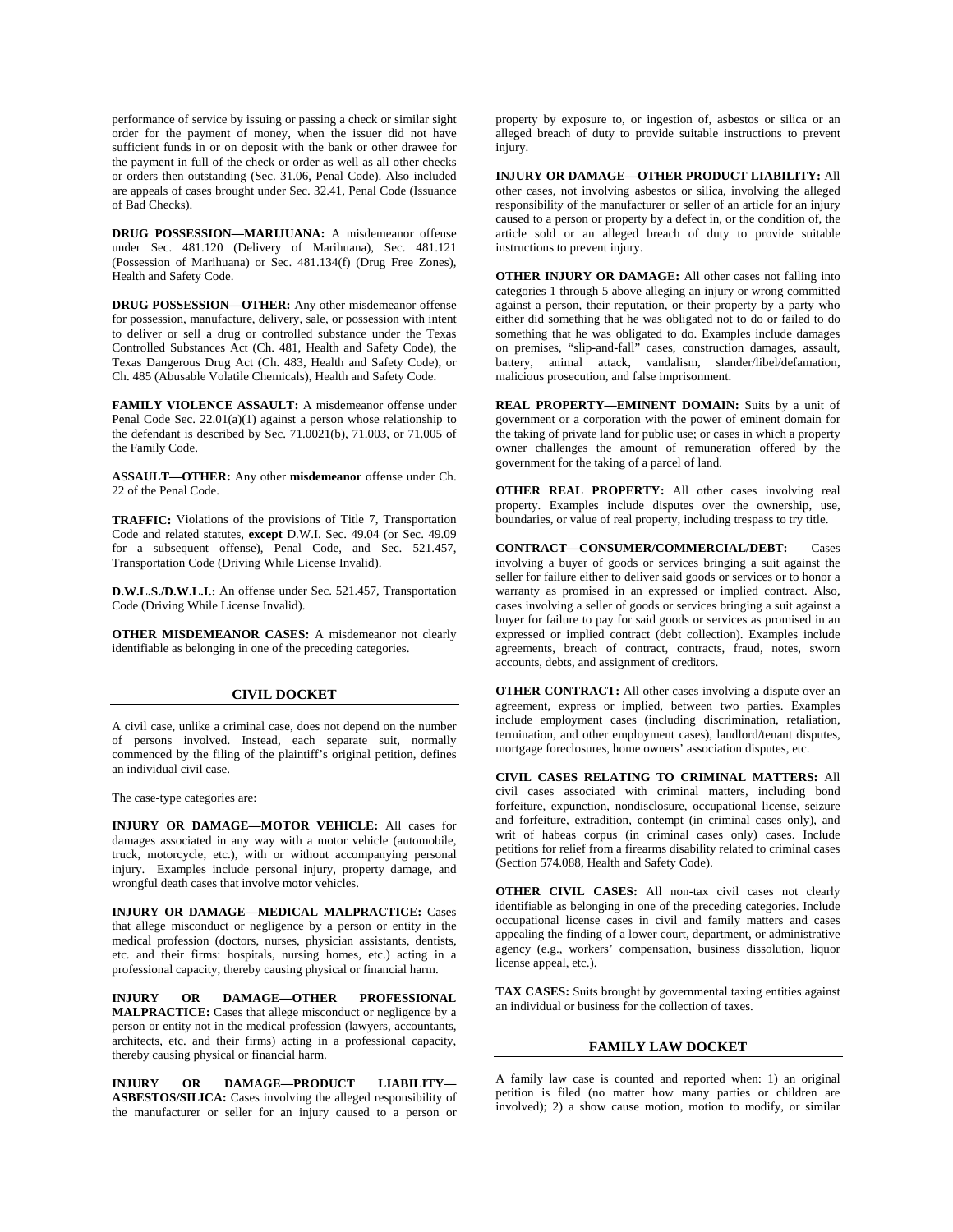motion is filed following entry of original judgment; or 3) some other case is filed.

The case-type categories are:

**DIVORCE—CHILDREN:** Suits brought by a party to a marriage to dissolve the marriage pursuant to Ch. 6, Family Code that also include a suit affecting the parent-child relationship due to the existence of children born or adopted of the marriage who are under 18 years of age or who are otherwise entitled to support as provided by Ch. 154, Family Code. Include petitions for annulment and petitions to declare a marriage void.

**DIVORCE—NO CHILDREN:** Suits brought by a party to a marriage to dissolve the marriage pursuant to Ch. 6, Family Code. Include petitions for annulment and petitions to declare a marriage void.

**PARENT-CHILD—NO DIVORCE:** Cases involving issues of custody, support, paternity, visitation (by parents, grandparents or other family members) that do not involve a current or previously decided divorce/marriage dissolution case. Include voluntary legitimation of paternity (Section 160.201, Family Code).

**CHILD PROTECTIVE SERVICES:** Cases filed under Ch. 262 of the Family Code on behalf of the Department of Family and Protective Services; a motion in aid of investigation filed under Section 261.303 of the Family Code; a motion to participate filed under Section 264.203 of the Family Code; or a civil action filed by the Department requesting a determination of an at-risk child under Section 264.303 of the Family Code.

**TERMINATION OF PARENTAL RIGHTS:** Cases filed under Ch. 161 of the Family Code requesting that the court extinguish the legal relationship of parent and child.

**ADOPTION:** Cases filed under Ch. 162 of the Family Code requesting the establishment of a new, permanent relationship of parent and child between persons not having that relationship naturally. Include gestation agreements.

**PROTECTIVE ORDERS—NO DIVORCE:** Cases filed under Ch. 82, Family Code, requesting an order designed to limit or eliminate contact between two or more family/household members or individuals involved in a dating relationship.

**TITLE IV-D—PATERNITY:** Cases filed by the Title IV-D Agency (Office of Attorney General) requesting a determination of parentage under Ch. 160, Family Code and the setting of a child support obligation. These cases may also involve custody and visitation issues.

**TITLE IV-D—SUPPORT ORDER:** Cases filed by the Title IV-D Agency (Office of Attorney General) requesting the setting of a child support obligation where the parentage of the child has been established by an Acknowledgment of Paternity or the child was born during the marriage. These cases may also involve custody and visitation issues.

**TITLE IV-D—UIFSA:** Cases filed by the Title IV-D Agency (Office of the Attorney General) seeking to establish a Texas child support order. The issue of paternity may be addressed. UIFSA cases are distinguished by the fact that not all parties reside in Texas. Issues of custody and visitation are not generally involved.

**ALL OTHER FAMILY CASES:** Includes all cases filed under the Family Code that are not reported elsewhere, including, but not limited to:

a. Judicial bypass of parental notification of abortion (Section

33.003);

- b. Changes of name (Ch. 45);
- c. Adult adoptions (Section 152.502);
- d. Removal of disability of minority (Ch. 31);
- e. Removal of disability of minority for marriage (Section 2.103); f. Suits for parental liability for damages caused by conduct of child (Ch. 41); and
- g. Suits for liability for interference with possession of a child (Ch. 42).

**POST-JUDGMENT MODIFICATION—CUSTODY:** Postjudgment suits or motions filed pursuant to Subchapter B, Ch. 156, Family Code, for modification of an order that provides for the conservatorship of, possession of, or determination of residence of a child (e.g., motions to modify conservatorship (custody), motions to modify right to determine primary residence of child, motions for further orders of the court).

**POST-JUDGMENT MODIFICATION—OTHER:** Postjudgment suits or motions requesting modification of orders not involving custody of a child, including, but not limited to:

- a. Suits filed pursuant to Subchapter B, Ch. 156, Family Code for modification of an order that provides for the access to a child (motions to modify visitation privileges; motions to modify rights, privileges and duties of conservator);
- b. Suits filed pursuant to Subchapter C, Ch. 156, Family Code for modification of an order that provides for the support of a child (motions to modify or set child support; motions to terminate wage withholding; motions for further orders of the court); and
- c. Suits filed pursuant to Section 8.057, Family Code for modification of an order that provides for spousal maintenance (petition to terminate/modify order/writ of income withholding).

**POST-JUDGMENT ENFORCEMENT:** Post-judgment suits or motions requesting the enforcement of a final order, including, but not limited to:

- a. Motions filed pursuant to Ch. 157, Family Code to enforce a final order for conservatorship, child support, possession of or access to a child, property provisions, injunctions, or other provisions of a final order (e.g., motions for contempt; motions for enforcement of judgments or prior orders; motions to revoke community supervision/probation for failure to pay child support);
- b. Suits to enforce a divorce or annulment decree filed pursuant to Ch. 9, Family Code (petition for enforcement of property division; petitions to divide assets not divided on divorce or annulment; post-decree qualified domestic relations orders); and
- c. Suits to enforce spousal maintenance filed pursuant to Ch. 8, Family Code.

**POST-JUDGMENT TITLE IV-D:** Suits or motions filed by the Title IV-D agency (Office of the Attorney General) pursuant to Chs. 156, 157 or 159, Family Code, to enforce and/or modify a child support obligation.

#### **JUVENILE DOCKET**

Juvenile cases are based upon petitions for adjudication of a child alleged to have engaged in delinquent conduct or conduct indicating a need for supervision (C.I.N.S.) as governed by Title 3 of the Texas Family Code.

Delinquent conduct cases are further broken down into case categories similar to the ones used in the Criminal section. See OCA's Required Reporting webpage [\(http://www.courts.state.tx.us/](http://www.courts.state.tx.us/%20oca/required.asp)